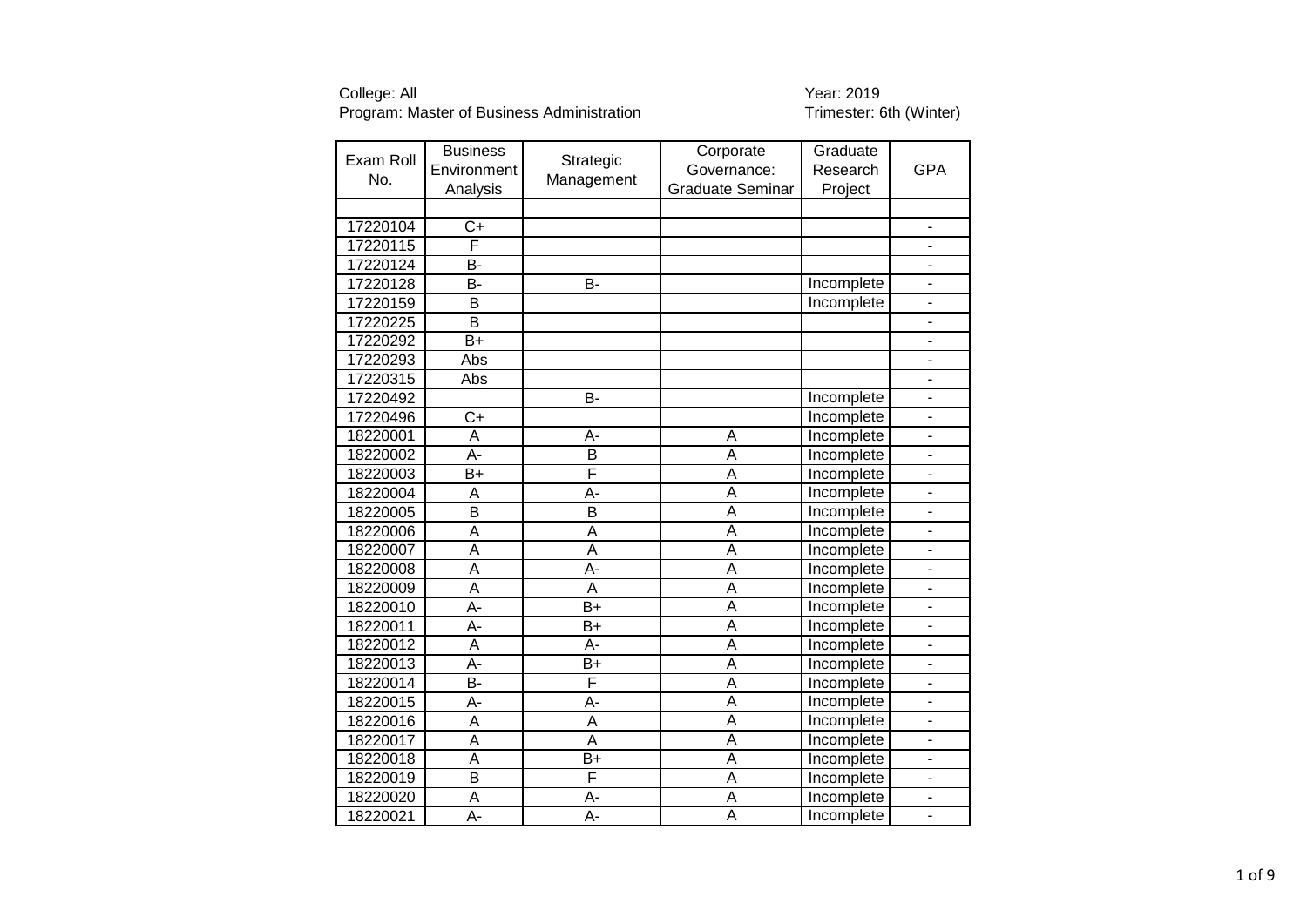| Exam Roll | <b>Business</b>         | Strategic               | Corporate               | Graduate   |                              |
|-----------|-------------------------|-------------------------|-------------------------|------------|------------------------------|
| No.       | Environment             | Management              | Governance:             | Research   | <b>GPA</b>                   |
|           | Analysis                |                         | <b>Graduate Seminar</b> | Project    |                              |
|           |                         |                         |                         |            |                              |
| 18220022  | A-                      | $B+$                    | A                       | Incomplete | $\blacksquare$               |
| 18220023  | A                       | A-                      | A                       | Incomplete | ÷,                           |
| 18220024  | A                       | A-                      | $\overline{A}$          | Incomplete | $\overline{\phantom{0}}$     |
| 18220025  | A-                      | $B+$                    | A                       | Incomplete | L.                           |
| 18220026  | $\overline{\mathsf{B}}$ | $\overline{\mathsf{B}}$ | $\overline{A}$          | Incomplete | ÷,                           |
| 18220027  | $\overline{A}$          | $B+$                    | $\overline{A}$          | Incomplete | $\overline{a}$               |
| 18220028  | A                       | $B+$                    | A                       | Incomplete |                              |
| 18220029  | $\overline{A}$ -        | F                       | $\overline{A}$          | Incomplete |                              |
| 18220031  | $\overline{\mathsf{A}}$ | $B+$                    | $\overline{A}$          | Incomplete | L,                           |
| 18220032  | $\overline{\mathsf{A}}$ | $\overline{B}$          | $\overline{\mathsf{A}}$ | Incomplete |                              |
| 18220033  | A                       | A                       | A                       | Incomplete |                              |
| 18220034  | $\overline{\mathsf{A}}$ | A-                      | $\overline{\mathsf{A}}$ | Incomplete | ÷,                           |
| 18220035  | B                       | B                       | A                       | Incomplete | -                            |
| 18220036  | A                       | A-                      | A                       | Incomplete | $\qquad \qquad \blacksquare$ |
| 18220037  | $\overline{A}$ -        | $B+$                    | $\overline{A}$          | Incomplete | $\frac{1}{2}$                |
| 18220038  | $B+$                    | A-                      | A                       | Incomplete | $\overline{\phantom{0}}$     |
| 18220039  | A-                      | $B+$                    | A                       | Incomplete | ÷,                           |
| 18220040  | A                       | A                       | $\overline{A}$          | Incomplete | L,                           |
| 18220041  | $\overline{A}$          | A-                      | $\overline{A}$          | Incomplete | ÷,                           |
| 18220042  | $B+$                    | B                       | A                       | Incomplete |                              |
| 18220043  | A                       | $\overline{A}$          | $\overline{\mathsf{A}}$ | Incomplete | $\overline{a}$               |
| 18220044  | $\overline{A}$          | $\overline{A}$ -        | $\overline{A}$          | Incomplete | $\overline{a}$               |
| 18220045  | $\overline{B+}$         | $\overline{B+}$         | $\overline{\mathsf{A}}$ | Incomplete | ÷,                           |
| 18220046  | B                       | B                       | $\overline{A}$          | Incomplete | ÷,                           |
| 18220047  | A-                      | $B+$                    | $\overline{A}$          | Incomplete | -                            |
| 18220048  | $\overline{A}$          | A                       | $\overline{A}$          | Incomplete | -                            |
| 18220049  | A                       | A                       | A                       | Incomplete | ÷,                           |
| 18220050  | $A -$                   | $B+$                    | A                       | Incomplete | $\qquad \qquad \blacksquare$ |
| 18220051  | $\overline{A}$          | $B+$                    | A                       | Incomplete | ÷,                           |
| 18220052  | $\overline{A}$          | A-                      | $\overline{A}$          | Incomplete | ÷,                           |
| 18220053  | $B+$                    | $B+$                    | A                       | Incomplete | $\overline{\phantom{0}}$     |
| 18220054  | A                       | A-                      | $\overline{A}$          | Incomplete | ÷,                           |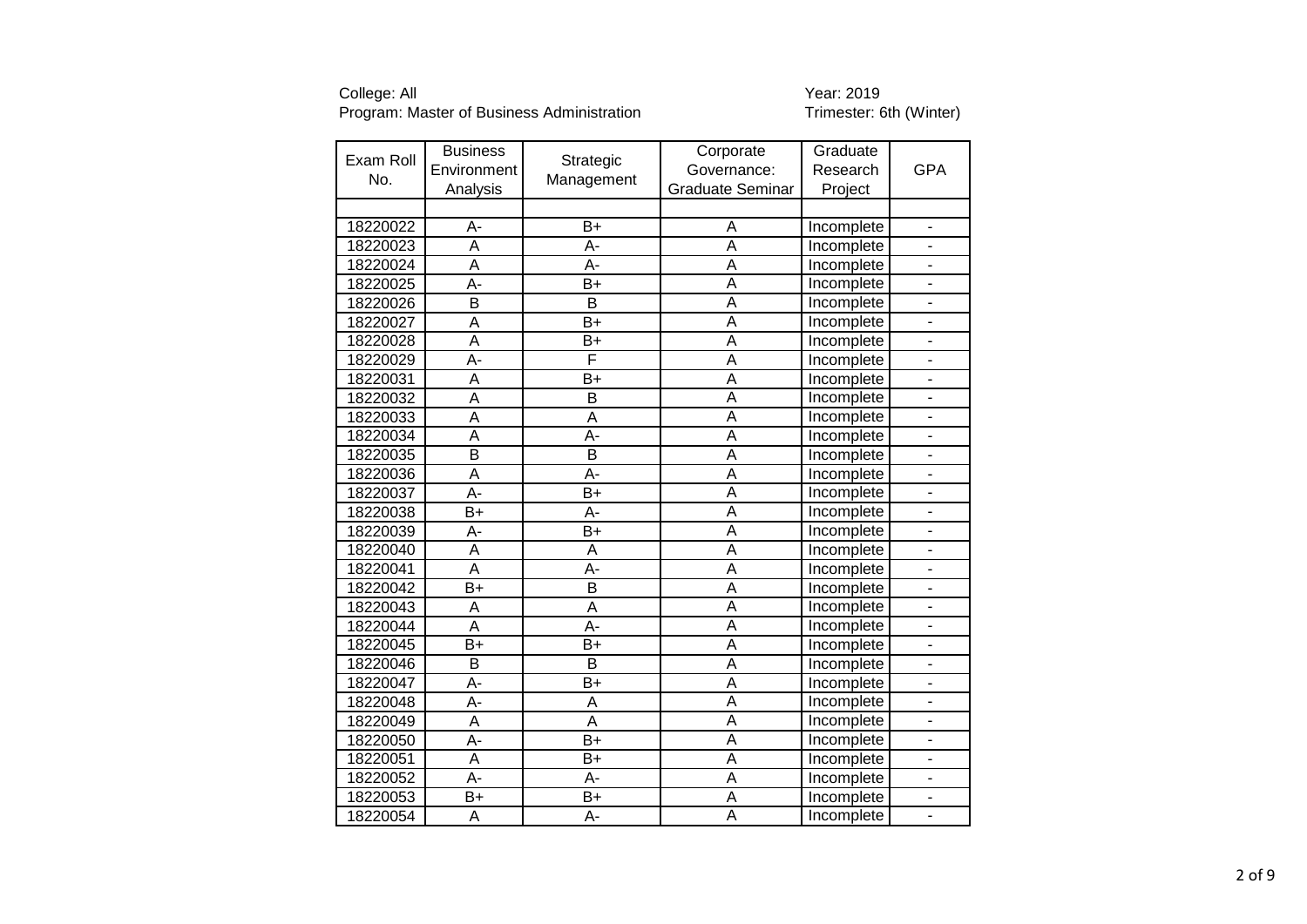| Exam Roll | <b>Business</b>         |                         | Corporate               | Graduate   |                              |
|-----------|-------------------------|-------------------------|-------------------------|------------|------------------------------|
|           | Environment             | Strategic               | Governance:             | Research   | <b>GPA</b>                   |
| No.       | Analysis                | Management              | <b>Graduate Seminar</b> | Project    |                              |
|           |                         |                         |                         |            |                              |
| 18220055  | A                       | $B+$                    | A                       | Incomplete | $\blacksquare$               |
| 18220056  | A                       | $B+$                    | A                       | Incomplete | $\overline{\phantom{m}}$     |
| 18220057  | $\overline{\mathsf{A}}$ | Α                       | $\overline{A}$          |            | $\overline{\phantom{0}}$     |
| 18220058  | $\overline{A}$          | $\overline{\mathsf{A}}$ | $\overline{A}$          | Incomplete | $\overline{a}$               |
| 18220059  | A-                      | A-                      | A                       | Incomplete |                              |
| 18220060  | $B+$                    | A-                      | $\overline{\mathsf{A}}$ | Incomplete | ÷,                           |
| 18220061  | $B+$                    | A-                      | $\overline{A}$          |            | $\overline{\phantom{0}}$     |
| 18220062  | A-                      | $\overline{\mathsf{A}}$ | $A -$                   | Incomplete | $\frac{1}{2}$                |
| 18220063  | B-                      | $\overline{B}$          | $B+$                    | Incomplete | $\blacksquare$               |
| 18220064  | Α                       | B+                      | $\overline{B+}$         |            | $\overline{\phantom{0}}$     |
| 18220065  | Ē                       | $\overline{\mathsf{F}}$ | $B+$                    | Incomplete | $\qquad \qquad \blacksquare$ |
| 18220066  | A-                      | A                       | $\overline{A}$ -        | Incomplete | -                            |
| 18220067  | A-                      | A                       | A-                      | Incomplete | $\blacksquare$               |
| 18220068  | $\overline{B+}$         | $\overline{\mathsf{A}}$ | A-                      | Incomplete | $\blacksquare$               |
| 18220069  | $\overline{\mathsf{B}}$ | $\overline{\mathsf{A}}$ | $\overline{A}$ -        | Incomplete | $\frac{1}{2}$                |
| 18220070  | $B+$                    | $B+$                    | A-                      | Incomplete | $\blacksquare$               |
| 18220071  | A-                      | $B+$                    | $\overline{A}$          |            | $\overline{\phantom{0}}$     |
| 18220072  | $\overline{\mathsf{A}}$ | A                       | $\overline{A}$          | Incomplete | $\overline{\phantom{a}}$     |
| 18220073  | <b>B-</b>               | $B+$                    | $\overline{\mathsf{B}}$ |            | ÷,                           |
| 18220074  | A                       | A                       | A                       |            | $\blacksquare$               |
| 18220075  | $\overline{A}$ -        | $\overline{B+}$         | $\overline{B+}$         |            |                              |
| 18220076  | F                       | B-                      | A-                      | Incomplete | $\overline{\phantom{a}}$     |
| 18220078  | $\overline{\mathsf{B}}$ | B                       | $B+$                    | Incomplete | $\overline{\phantom{0}}$     |
| 18220079  | $\overline{\mathsf{A}}$ | A                       | A-                      | Incomplete | $\blacksquare$               |
| 18220080  | <b>B-</b>               | B                       | A-                      | Incomplete | -                            |
| 18220081  | A                       | A                       | A                       |            | $\overline{\phantom{0}}$     |
| 18220082  | $B+$                    | $\overline{\mathsf{B}}$ | A-                      | Incomplete | $\blacksquare$               |
| 18220083  | A-                      | A                       | A                       | Incomplete | $\blacksquare$               |
| 18220084  | F                       | $B+$                    | A-                      | Incomplete | ä,                           |
| 18220085  | $\overline{\mathsf{A}}$ | A                       | A                       | Incomplete | $\overline{a}$               |
| 18220086  | B-                      | B                       | A-                      | Incomplete | $\overline{\phantom{0}}$     |
| 18220087  | A-                      | $\overline{\mathsf{A}}$ | A                       | Incomplete |                              |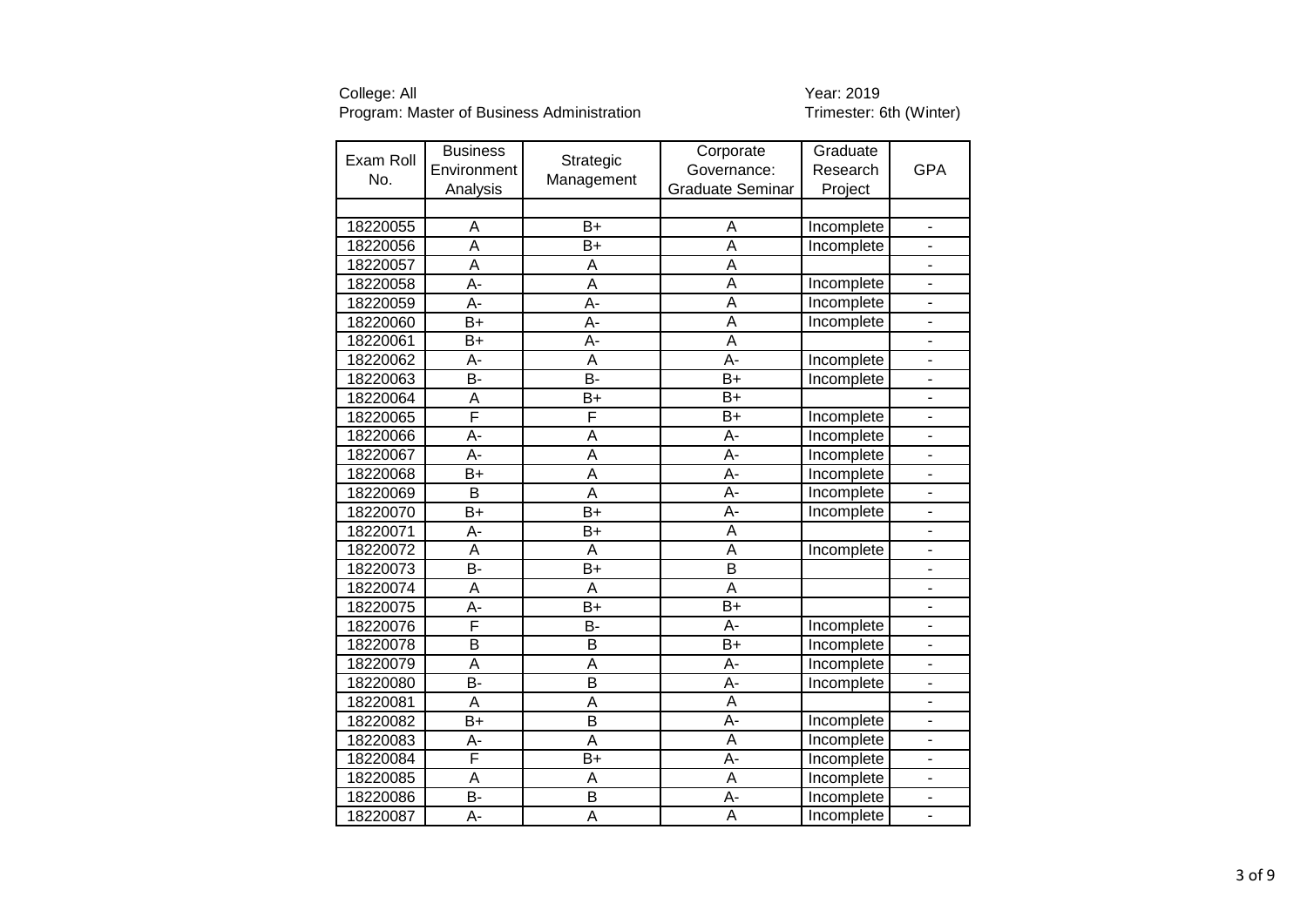| Exam Roll | <b>Business</b>         | Strategic               | Corporate               | Graduate   |                              |
|-----------|-------------------------|-------------------------|-------------------------|------------|------------------------------|
| No.       | Environment             | Management              | Governance:             | Research   | <b>GPA</b>                   |
|           | Analysis                |                         | <b>Graduate Seminar</b> | Project    |                              |
|           |                         |                         |                         |            |                              |
| 18220088  | A                       | A                       | A                       |            | $\blacksquare$               |
| 18220089  | $A -$                   | $\overline{A}$ -        | A                       | Incomplete | ÷,                           |
| 18220090  | Abs                     | Abs                     | $\overline{\mathsf{B}}$ | Incomplete | $\overline{\phantom{0}}$     |
| 18220091  | A-                      | A-                      | A-                      |            | $\overline{\phantom{0}}$     |
| 18220092  | F                       | $B+$                    | A-                      | Incomplete | $\overline{a}$               |
| 18220093  | A-                      | A                       | Ā-                      | Incomplete | $\frac{1}{2}$                |
| 18220094  | A-                      | B+                      | B+                      |            | $\overline{a}$               |
| 18220095  | $A -$                   | A                       | A                       | Incomplete | $\overline{\phantom{a}}$     |
| 18220096  | $B+$                    | $B+$                    | $A -$                   | Incomplete | $\overline{\phantom{a}}$     |
| 18220097  | <b>NQ</b>               | <b>NQ</b>               | $\overline{B}$          | Incomplete | ÷,                           |
| 18220098  | <b>B-</b>               | B                       | B                       | Incomplete | $\qquad \qquad \blacksquare$ |
| 18220099  | A                       | A                       | A-                      | Incomplete | $\qquad \qquad \blacksquare$ |
| 18220100  | $\overline{\mathsf{B}}$ | B+                      | $\overline{B+}$         | Incomplete | $\overline{\phantom{0}}$     |
| 18220101  | $B+$                    | A                       | $\overline{B}$          |            | $\blacksquare$               |
| 18220102  | F                       | $\overline{B}$          | A-                      | Incomplete | $\frac{1}{2}$                |
| 18220103  | F                       | B                       | A-                      | Incomplete | $\overline{\phantom{0}}$     |
| 18220104  | B-                      | B                       | B+                      | Incomplete | $\blacksquare$               |
| 18220105  | $\overline{\mathsf{A}}$ | $\overline{\mathsf{A}}$ | $\overline{A}$ -        |            | $\overline{\phantom{0}}$     |
| 18220106  | F                       | $B+$                    | $B+$                    | Incomplete |                              |
| 18220107  | $B+$                    | $B+$                    | A-                      | Incomplete | $\overline{\phantom{0}}$     |
| 18220108  | $\overline{\mathsf{B}}$ | B                       | $\overline{A}$ -        | Incomplete | ÷,                           |
| 18220109  | $B+$                    | B                       | B+                      |            | $\qquad \qquad \blacksquare$ |
| 18220110  | A                       | $\overline{A}$          | A-                      | Incomplete | ٠                            |
| 18220111  | B                       | A                       | A-                      |            | $\overline{\phantom{m}}$     |
| 18220112  | A-                      | $B+$                    | $B+$                    |            | -                            |
| 18220113  | B                       | B                       | $B+$                    |            | $\overline{\phantom{a}}$     |
| 18220114  | $\overline{\mathsf{B}}$ | Abs                     | A-                      | Incomplete | $\blacksquare$               |
| 18220115  | A                       | A                       | A-                      | Incomplete | $\blacksquare$               |
| 18220116  | $\overline{B}$          | B                       | A-                      | Incomplete | ÷.                           |
| 18220117  | $B+$                    | $\overline{\mathsf{B}}$ | A-                      |            | ÷,                           |
| 18220118  | B+                      | A-                      | B+                      | Incomplete | $\frac{1}{2}$                |
| 18220119  | A                       | A                       | A                       | Incomplete |                              |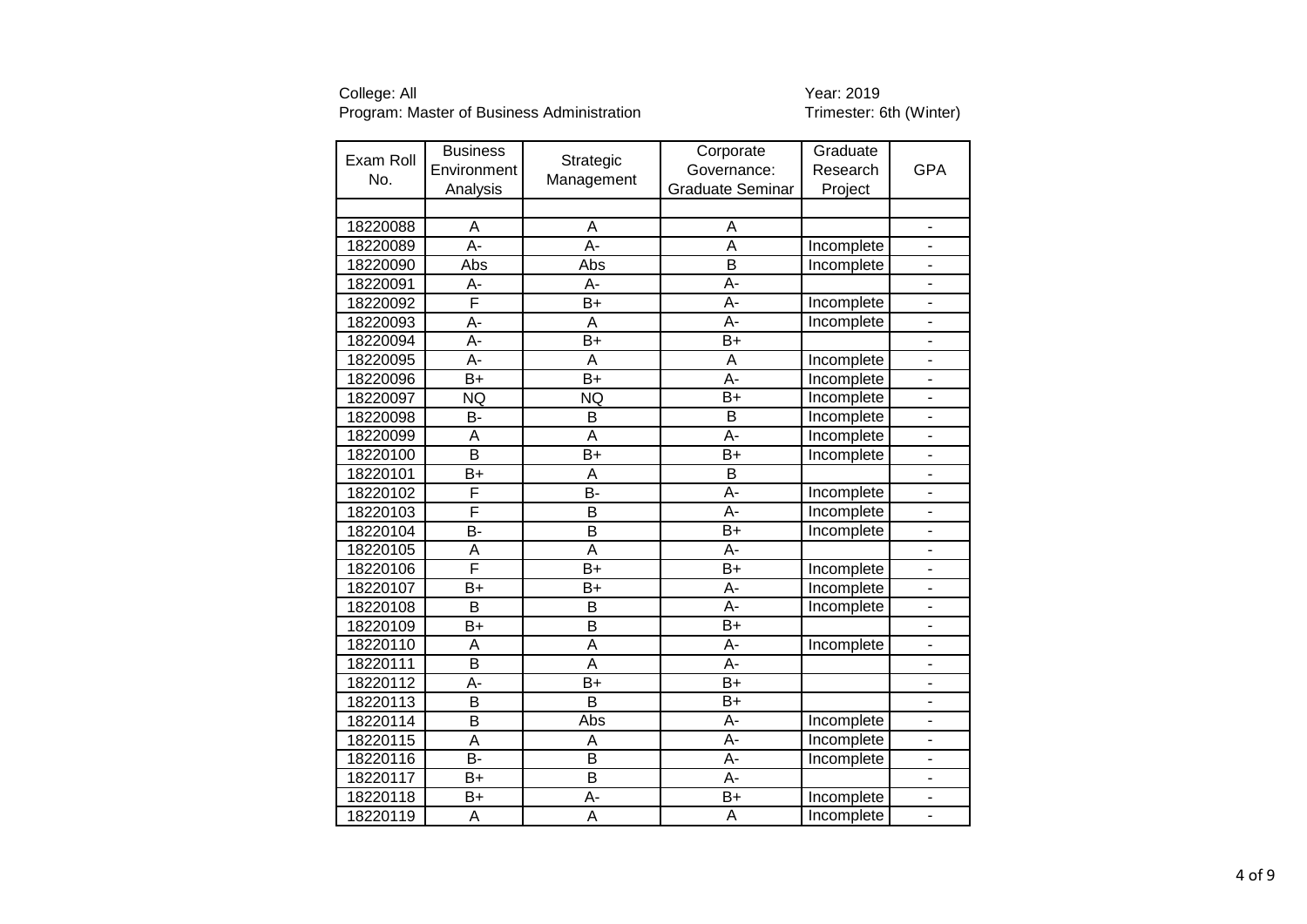| Exam Roll | <b>Business</b>         |                  | Corporate               | Graduate          |                              |
|-----------|-------------------------|------------------|-------------------------|-------------------|------------------------------|
|           | Environment             | Strategic        | Governance:             | Research          | <b>GPA</b>                   |
| No.       | Analysis                | Management       | <b>Graduate Seminar</b> | Project           |                              |
|           |                         |                  |                         |                   |                              |
| 18220120  | A                       | A                | A                       | Incomplete        | $\blacksquare$               |
| 18220121  | A-                      | $B+$             | A                       | Incomplete        | ä,                           |
| 18220122  | A-                      | A                | $\overline{\mathsf{A}}$ | Incomplete        | $\overline{\phantom{0}}$     |
| 18220123  | $\overline{A}$          | $\overline{A}$   | $\overline{\mathsf{A}}$ | Incomplete        | $\overline{\phantom{a}}$     |
| 18220124  | $\overline{\mathsf{A}}$ | $\overline{A}$   | A                       | Incomplete        |                              |
| 18220125  | A                       | A-               | Ā                       | Incomplete        |                              |
| 18220126  | A                       | A                | Ā                       | Incomplete        | -                            |
| 18220127  | $\overline{\mathsf{A}}$ | $\overline{A}$ - | $\overline{\mathsf{A}}$ | Incomplete        | $\overline{\phantom{a}}$     |
| 18220128  | A-                      | A-               | Ā                       | Incomplete        | ۰                            |
| 18220129  | A                       | A                | $\overline{\mathsf{A}}$ | Incomplete        | -                            |
| 18220130  | A                       | A                | A                       | Incomplete        | -                            |
| 18220131  | $\overline{\mathsf{A}}$ | $\overline{A}$   | $\overline{\mathsf{A}}$ | Incomplete        | -                            |
| 18220132  | A                       | $B+$             | A-                      | Incomplete        | ÷,                           |
| 18220133  | $\overline{\mathsf{A}}$ | A-               | A                       | Incomplete        | $\frac{1}{2}$                |
| 18220134  | $\overline{\mathsf{A}}$ | A                | $\overline{\mathsf{A}}$ | <b>Incomplete</b> | $\blacksquare$               |
| 18220135  | A                       | A-               | A                       | Incomplete        | ÷,                           |
| 18220136  | $\overline{A}$ -        | $\overline{B+}$  | $\overline{\mathsf{A}}$ | Incomplete        | $\overline{a}$               |
| 18220137  | $\overline{\mathsf{A}}$ | A-               | Ā                       | Incomplete        | $\overline{a}$               |
| 18220138  | A                       | A-               | $\overline{\mathsf{A}}$ | Incomplete        |                              |
| 18220139  | A-                      | $B+$             | A-                      | Incomplete        | ÷,                           |
| 18220140  | $\overline{\mathsf{A}}$ | A-               | $\overline{\mathsf{A}}$ | Incomplete        | $\overline{a}$               |
| 18220141  | A                       | A                | $\overline{\mathsf{A}}$ | Incomplete        | ÷,                           |
| 18220142  | $\overline{\mathsf{A}}$ | $\overline{A}$ - | A                       | Incomplete        |                              |
| 18220143  | $\overline{A}$ -        | $\overline{A}$ - | Ā                       | Incomplete        | $\overline{a}$               |
| 18220145  | A-                      | $B+$             | A                       | Incomplete        | -                            |
| 18220146  | A                       | А-               | A                       | Incomplete        | $\overline{\phantom{0}}$     |
| 18220147  | A                       | $\overline{A}$   | A                       | Incomplete        | $\qquad \qquad \blacksquare$ |
| 18220148  | A                       | $B+$             | A-                      | Incomplete        | $\overline{\phantom{0}}$     |
| 18220149  | A                       | A-               | A                       | Incomplete        | L.                           |
| 18220150  | B-                      | $B+$             | $\overline{\mathsf{A}}$ | Incomplete        | $\overline{\phantom{0}}$     |
| 18220151  | B                       | А-               | A                       | Incomplete        | $\overline{\phantom{0}}$     |
| 18220152  | $\overline{\mathsf{B}}$ | A                | A                       | Incomplete        |                              |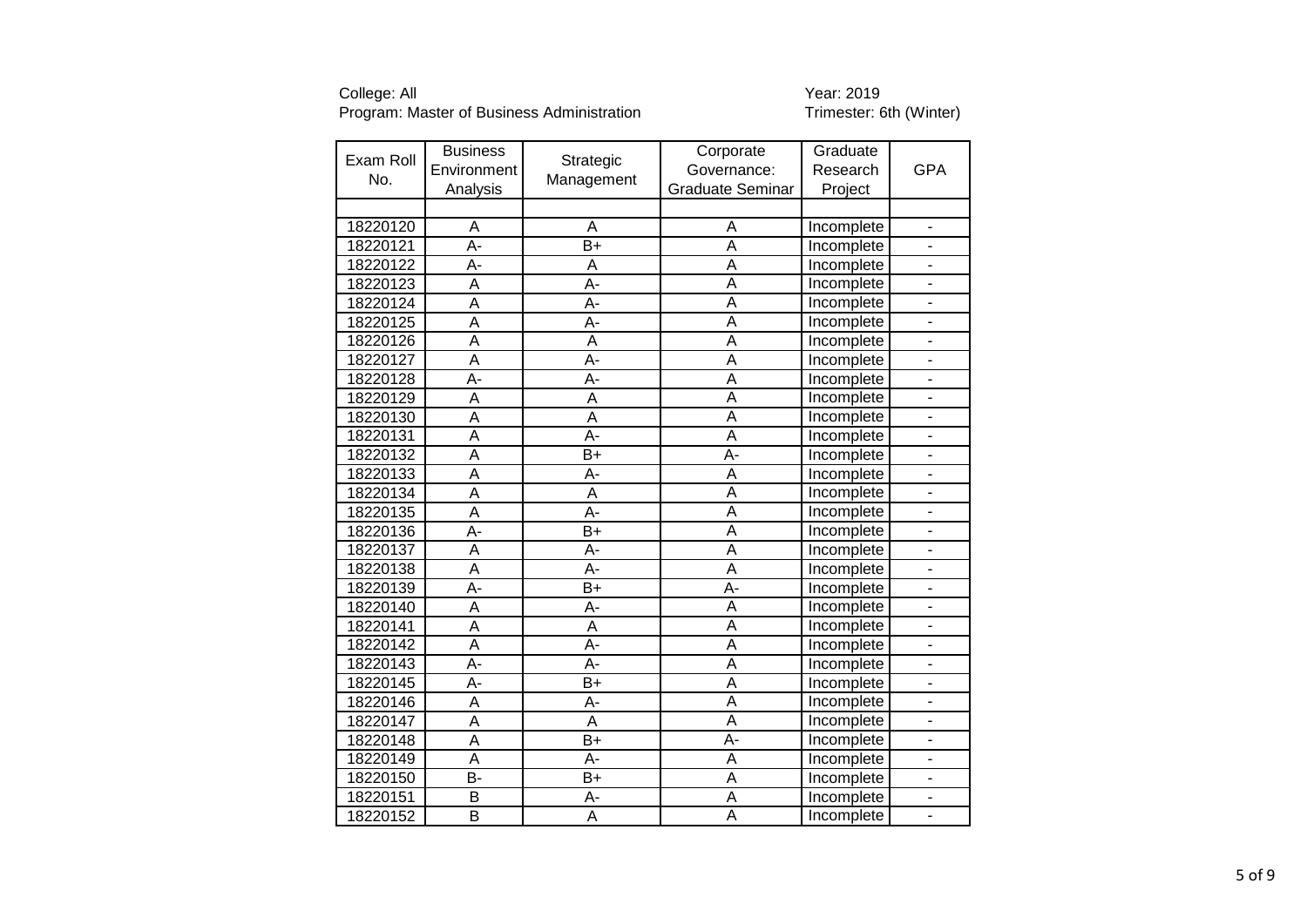| Exam Roll | <b>Business</b>         |                         | Corporate               | Graduate          |                              |
|-----------|-------------------------|-------------------------|-------------------------|-------------------|------------------------------|
|           | Environment             | Strategic               | Governance:             | Research          | <b>GPA</b>                   |
| No.       | Analysis                | Management              | <b>Graduate Seminar</b> | Project           |                              |
|           |                         |                         |                         |                   |                              |
| 18220153  | B                       | A-                      | A                       | Incomplete        | $\blacksquare$               |
| 18220154  | B-                      | A                       | A                       | Incomplete        | ÷,                           |
| 18220155  | B                       | A                       | $\overline{\mathsf{A}}$ | Incomplete        | ÷,                           |
| 18220156  | $\overline{\mathsf{A}}$ | $\overline{\mathsf{A}}$ | $\overline{\mathsf{A}}$ | Incomplete        | $\overline{a}$               |
| 18220157  | $\overline{B}$          | A-                      | $\overline{A}$          | Incomplete        | -                            |
| 18220158  | B                       | A                       | $\overline{A}$          | Incomplete        | $\overline{\phantom{0}}$     |
| 18220159  | <b>B-</b>               | A-                      | Ā                       | Incomplete        | $\blacksquare$               |
| 18220160  | $\overline{B}$          | $B+$                    | $\overline{\mathsf{A}}$ | Incomplete        | $\frac{1}{2}$                |
| 18220161  | <b>B-</b>               | $B+$                    | Ā                       | Incomplete        | ÷,                           |
| 18220162  | B-                      | A-                      | Ā                       | Incomplete        | -                            |
| 18220163  | B                       | A-                      | A                       | Incomplete        | $\blacksquare$               |
| 18220164  | A-                      | A                       | Ā                       | Incomplete        | $\overline{\phantom{0}}$     |
| 18220166  | B-                      | A                       | A                       | Incomplete        | $\blacksquare$               |
| 18220167  | $\overline{B}$          | $\overline{\mathsf{B}}$ | A                       | Incomplete        | $\blacksquare$               |
| 18220168  | B-                      | A-                      | $\overline{\mathsf{A}}$ | <b>Incomplete</b> | $\frac{1}{2}$                |
| 18220169  | <b>B-</b>               | $B+$                    | A                       | Incomplete        | $\overline{\phantom{0}}$     |
| 18220170  | $\overline{\mathsf{B}}$ | B+                      | $\overline{\mathsf{A}}$ | Incomplete        | $\frac{1}{2}$                |
| 18220171  | B-                      | B+                      | Ā                       | Incomplete        | $\overline{a}$               |
| 18220172  | B-                      | A-                      | $\overline{\mathsf{A}}$ | Incomplete        |                              |
| 18220173  | B                       | A                       | A                       | Incomplete        | $\overline{\phantom{0}}$     |
| 18220174  | $\overline{B}$          | F                       | Ā                       | Incomplete        | $\overline{a}$               |
| 18220175  | B-                      | A-                      | $\overline{A}$          | Incomplete        | ÷,                           |
| 18220176  | F                       | $\overline{B}$          | $\overline{B+}$         | Incomplete        | ٠                            |
| 18220177  | $\overline{B}$          | B+                      | A                       | Incomplete        | $\qquad \qquad \blacksquare$ |
| 18220178  | <b>B-</b>               | A-                      | A                       | Incomplete        | -                            |
| 18220179  | A-                      | A                       | A                       | Incomplete        | $\qquad \qquad \blacksquare$ |
| 18220180  | A-                      | $B+$                    | A                       | Incomplete        | $\qquad \qquad \blacksquare$ |
| 18220181  | A-                      | A-                      | A                       | Incomplete        | $\blacksquare$               |
| 18220182  | $B+$                    | $B+$                    | A                       | Incomplete        | L.                           |
| 18220183  | A                       | A                       | Ā                       | Incomplete        | $\blacksquare$               |
| 18220184  | A-                      | A                       | A                       | Incomplete        | $\overline{a}$               |
| 18220185  | A-                      | $B+$                    | $\overline{\mathsf{A}}$ | Incomplete        |                              |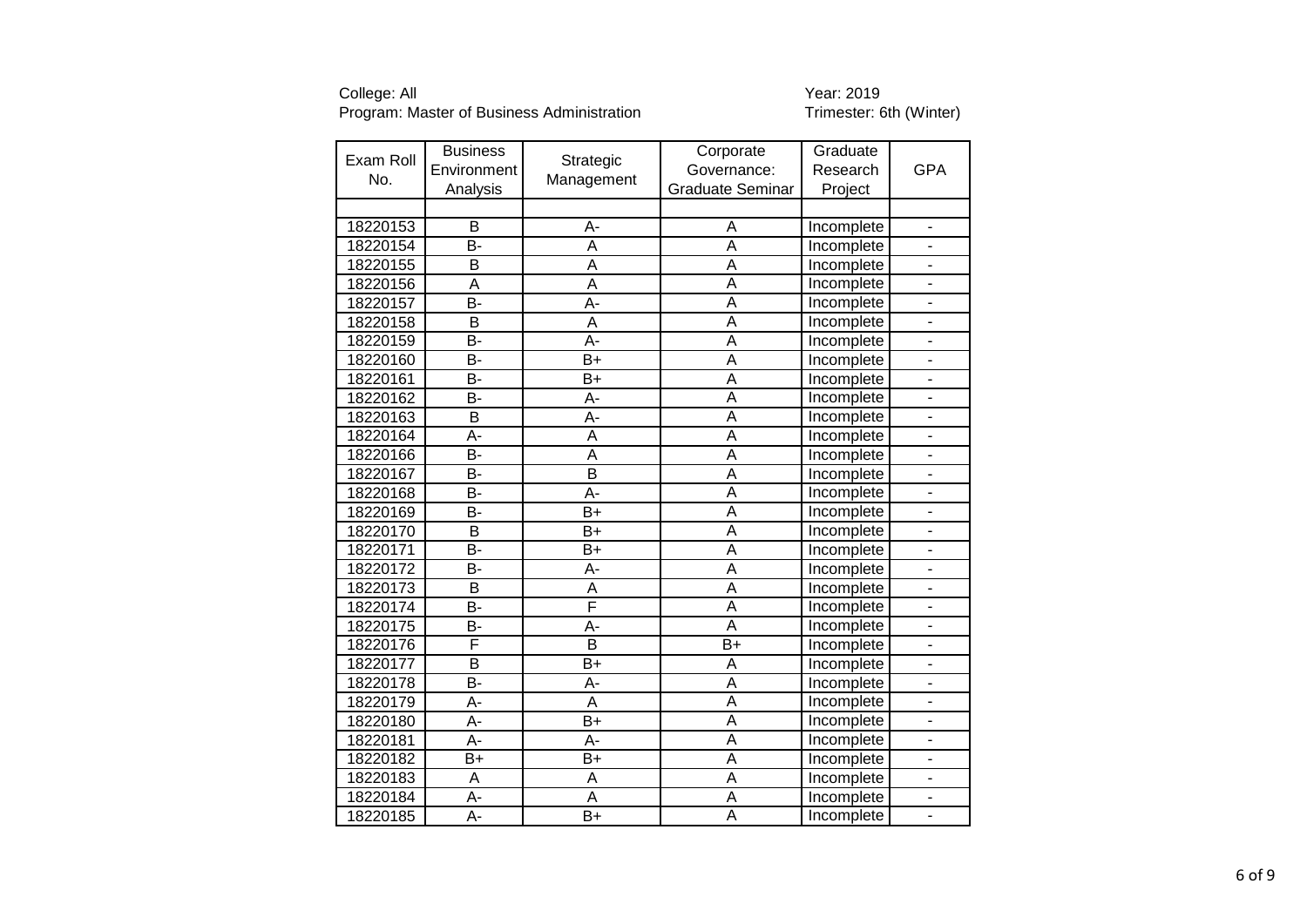| Exam Roll | <b>Business</b>         | Strategic               | Corporate               | Graduate   |                              |
|-----------|-------------------------|-------------------------|-------------------------|------------|------------------------------|
| No.       | Environment             | Management              | Governance:             | Research   | <b>GPA</b>                   |
|           | Analysis                |                         | <b>Graduate Seminar</b> | Project    |                              |
|           |                         |                         |                         |            |                              |
| 18220186  | A-                      | A-                      | A                       | Incomplete | $\blacksquare$               |
| 18220187  | $\overline{\mathsf{A}}$ | A                       | A                       | Incomplete |                              |
| 18220188  | $\overline{\mathsf{A}}$ | A-                      | $\overline{\mathsf{A}}$ | Incomplete | $\blacksquare$               |
| 18220189  | $\overline{\mathsf{A}}$ | A                       | $\overline{\mathsf{A}}$ | Incomplete | $\overline{a}$               |
| 18220190  | $B+$                    | $\overline{A}$          | A                       | Incomplete |                              |
| 18220191  | A                       | A-                      | A                       | Incomplete |                              |
| 18220193  | $\overline{B+}$         | $\overline{A}$ -        | $\overline{\mathsf{A}}$ | Incomplete |                              |
| 18220194  | A-                      | A-                      | A                       | Incomplete | ÷,                           |
| 18220195  | $\overline{B+}$         | $\overline{\mathsf{A}}$ | Ā                       | Incomplete | ÷,                           |
| 18220196  | B                       | $B+$                    | $\overline{\mathsf{A}}$ | Incomplete | $\overline{\phantom{a}}$     |
| 18220197  | $\overline{\mathsf{B}}$ | F                       | $\overline{\mathsf{A}}$ | Incomplete | -                            |
| 18220198  | $\overline{A}$          | A-                      | Ā                       | Incomplete | ÷,                           |
| 18220199  | $B+$                    | $B+$                    | A                       | Incomplete | $\qquad \qquad \blacksquare$ |
| 18220200  | A-                      | $B+$                    | A                       | Incomplete | $\overline{\phantom{0}}$     |
| 18220202  | A                       | A-                      | $\overline{\mathsf{A}}$ | Incomplete | $\overline{\phantom{0}}$     |
| 18220203  | F                       | A-                      | A                       | Incomplete | ä,                           |
| 18220204  | F                       | $\overline{B+}$         | $\overline{\mathsf{A}}$ | Incomplete | L,                           |
| 18220205  | F                       | $B+$                    | Ā                       | Incomplete | $\overline{a}$               |
| 18220206  | $B+$                    | $B+$                    | A                       | Incomplete |                              |
| 18220207  | $\overline{C+}$         | $B+$                    | $\overline{\mathsf{A}}$ | Incomplete |                              |
| 18220208  | $\overline{A}$          | A-                      | Ā                       | Incomplete | $\overline{a}$               |
| 18220209  | $\overline{B+}$         | F                       | Ā                       | Incomplete | ÷,                           |
| 18220212  | B                       | $B+$                    | A                       | Incomplete | ÷,                           |
| 18220213  | A-                      | A                       | Ā                       | Incomplete | -                            |
| 18220214  | $B+$                    | $B+$                    | A                       | Incomplete | -                            |
| 18220215  | B+                      | $B+$                    | A                       | Incomplete | $\overline{\phantom{0}}$     |
| 18220216  | F                       | Abs                     | A                       | Incomplete | $\blacksquare$               |
| 18220217  | B+                      | A                       | A                       | Incomplete | $\overline{\phantom{0}}$     |
| 18220218  | A                       | A                       | A                       | Incomplete | L.                           |
| 18220219  | $\overline{A}$ -        | A-                      | $\overline{\mathsf{A}}$ | Incomplete | $\overline{\phantom{0}}$     |
| 18220220  | A-                      | A                       | A                       | Incomplete | $\overline{a}$               |
| 18220221  | $\overline{\mathsf{B}}$ | A-                      | A                       | Incomplete |                              |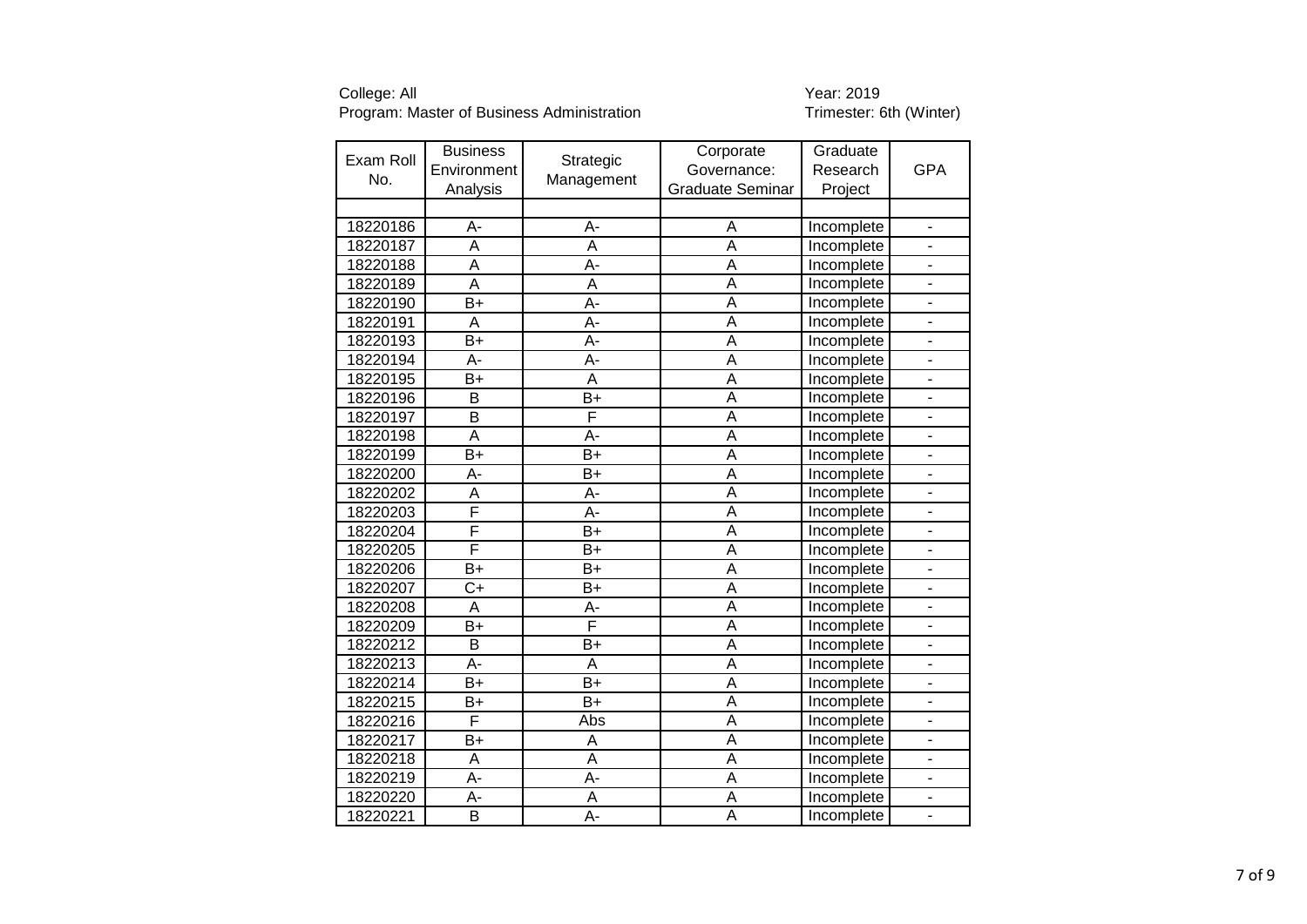| Exam Roll | <b>Business</b>         | Strategic               | Corporate               | Graduate   |                              |
|-----------|-------------------------|-------------------------|-------------------------|------------|------------------------------|
|           | Environment             |                         | Governance:             | Research   | <b>GPA</b>                   |
| No.       | Analysis                | Management              | <b>Graduate Seminar</b> | Project    |                              |
|           |                         |                         |                         |            |                              |
| 18220222  | B                       | A-                      | A                       | Incomplete | $\blacksquare$               |
| 18220223  | B+                      | F                       | A                       | Incomplete | ä,                           |
| 18220224  | F                       | A-                      | $\overline{\mathsf{A}}$ | Incomplete | L.                           |
| 18220225  | B+                      | F                       | $\overline{A}$          | Incomplete | $\overline{a}$               |
| 18220226  | $B+$                    | $B+$                    | A                       | Incomplete |                              |
| 18220228  | A-                      | A-                      | $\overline{A}$          | Incomplete | ÷,                           |
| 18220229  | F                       | F                       | $\overline{A}$          | Incomplete | $\qquad \qquad \blacksquare$ |
| 18220230  | $\overline{\mathsf{B}}$ | $B+$                    | $\overline{A}$          | Incomplete | $\frac{1}{2}$                |
| 18220231  | F                       | $B+$                    | $\overline{A}$          | Incomplete | ٠                            |
| 18220232  | F                       | $B+$                    | $\overline{\mathsf{A}}$ | Incomplete | $\overline{\phantom{0}}$     |
| 18220233  | B+                      | $B+$                    | A                       | Incomplete | $\qquad \qquad \blacksquare$ |
| 18220234  | A                       | F                       | $\overline{\mathsf{A}}$ | Incomplete | $\qquad \qquad \blacksquare$ |
| 18220236  | A-                      | F                       | A                       | Incomplete | $\overline{\phantom{a}}$     |
| 18220237  | F                       | $\overline{\mathsf{F}}$ | A                       | Incomplete | $\blacksquare$               |
| 18220238  | $\overline{\mathsf{B}}$ | $B+$                    | $\overline{\mathsf{A}}$ | Incomplete | $\frac{1}{2}$                |
| 18220239  | A-                      | A-                      | A                       | Incomplete | $\overline{\phantom{0}}$     |
| 18220240  | $\overline{B}$          | $\overline{A}$          | $\overline{A}$          | Incomplete | $\frac{1}{2}$                |
| 18220241  | A-                      | $B+$                    | Ā                       | Incomplete | $\overline{a}$               |
| 18220242  | B                       | A                       | $\overline{A}$          | Incomplete |                              |
| 18220243  | A-                      | A                       | A                       | Incomplete | $\overline{\phantom{0}}$     |
| 18220244  | $B+$                    | $\overline{B+}$         | Ā                       | Incomplete | $\overline{a}$               |
| 18220245  | A-                      | A-                      | $\overline{A}$          | Incomplete | ÷,                           |
| 18220246  | A-                      | A-                      | A                       | Incomplete | ٠                            |
| 18220247  | B+                      | A-                      | Ā                       | Incomplete | $\qquad \qquad \blacksquare$ |
| 18220248  | $C+$                    | F                       | A                       | Incomplete | -                            |
| 18220249  | $B+$                    | A-                      | A                       | Incomplete | $\overline{\phantom{0}}$     |
| 18220250  | <b>B-</b>               | $B+$                    | A                       | Incomplete | $\qquad \qquad \blacksquare$ |
| 18220251  | B+                      | A-                      | A                       | Incomplete | $\blacksquare$               |
| 18220252  | A-                      | A-                      | A                       | Incomplete | L.                           |
| 18220253  | $\overline{\mathsf{B}}$ | $\overline{\mathsf{B}}$ | $\overline{A}$          | Incomplete | $\blacksquare$               |
| 18220254  | В-                      | B                       | A                       | Incomplete | $\overline{a}$               |
| 18220255  | $\overline{\mathsf{B}}$ | A-                      | A                       | Incomplete |                              |